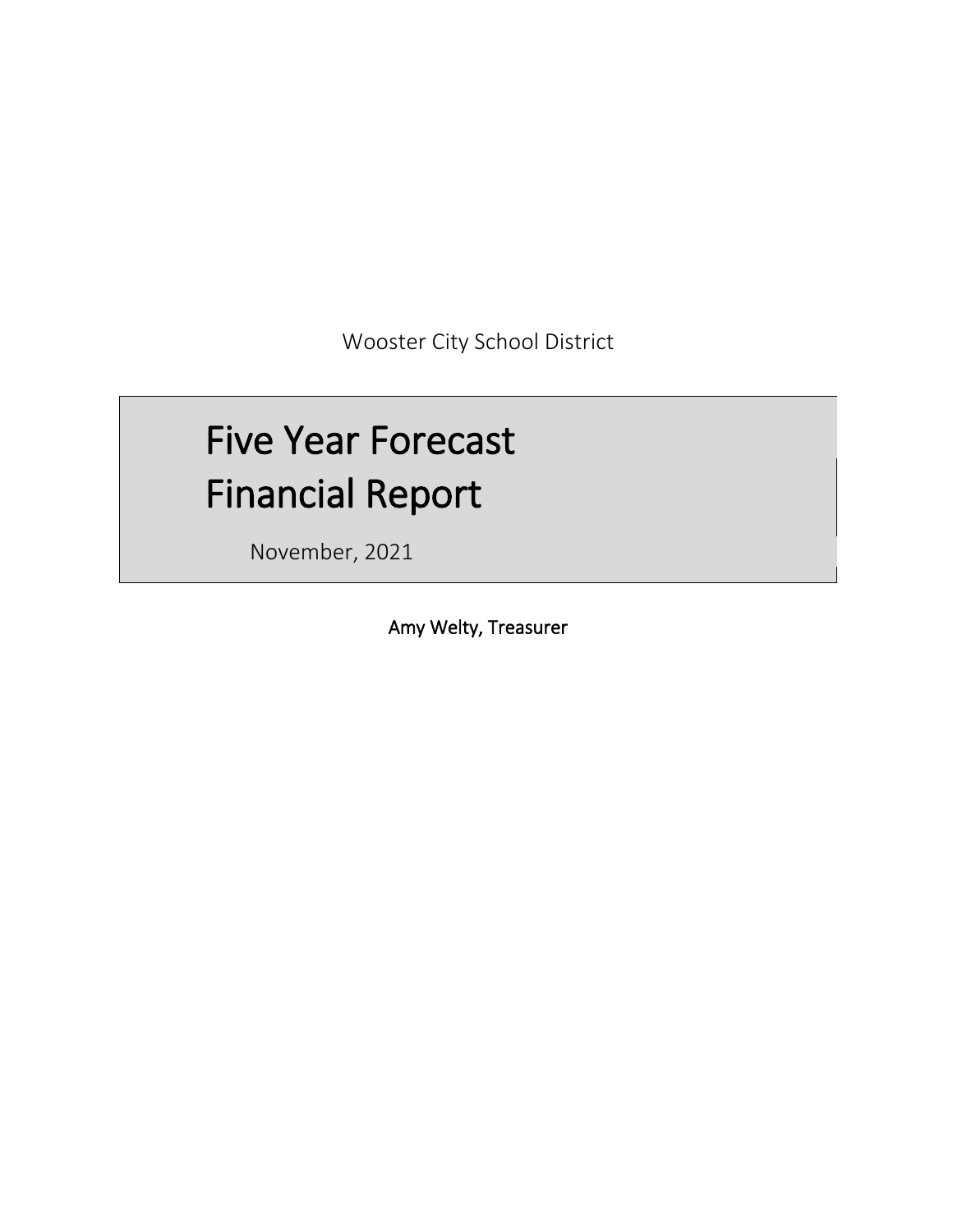| <b>Table of Contents</b>     | Page           |
|------------------------------|----------------|
| Forecast Summary             | 3              |
| Revenue Overview             | $\overline{4}$ |
| <b>Revenue Notes</b>         | 5              |
| <b>Expenditures Overview</b> | 6              |
| <b>Expenditure Notes</b>     | 7              |
| Five Year Forecast           | 8              |

## Forecast Purpose/Objectives

Ohio Department of Education's purposes/objectives for the five-year forecast are:

- 1. To engage the local board of education and the community in the long range planning and discussions of financial issues facing the school district.
- 2. To serve as a basis for determining the school district's ability to sign the certificate required by O.R.C. §5705.412, commonly known as the "412 certificate."
- 3. To provide a method for the Department of Education and Auditor of State to identify school districts with potential financial problems.

Forecast Methodology - This forecast is prepared based upon historical trends and current factors. This information is then extrapolated into estimates for subsequent years. The forecast variables can change multiple times throughout the fiscal year and while cash flow monitoring helps to identify unexpected variances no process is guaranteed. The intent is to provide the district's financial trend over time and a roadmap for decisions aimed at encouraging financial sustainability and stability.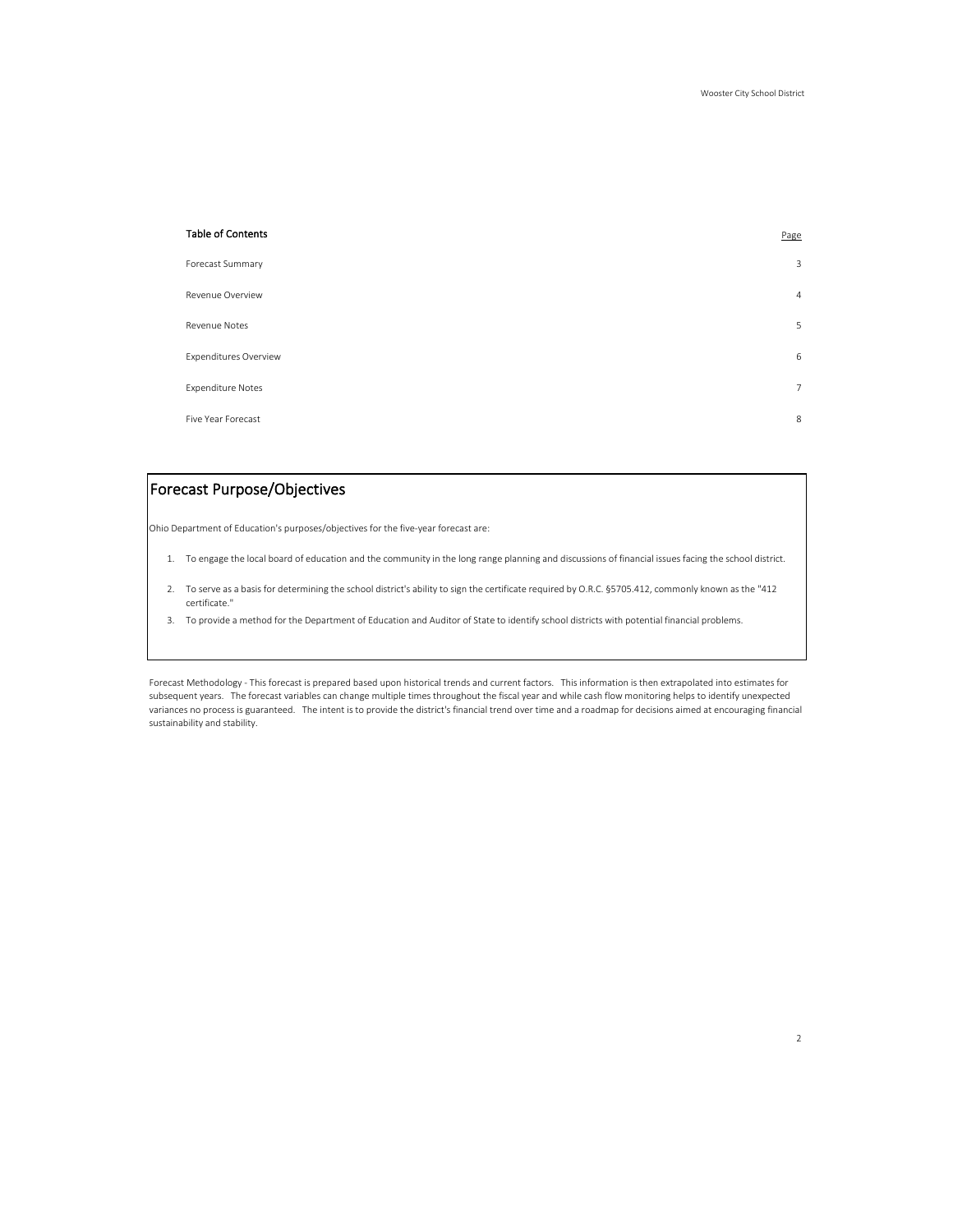## Forecast Summary



Note: Cash balance (Line 7.020) plus any existing levy modeled as renewed or new during the forecast.

| <b>Financial Forecast</b>                         | Fiscal Year<br>Fiscal Year |              | Fiscal Year    | Fiscal Year  | Fiscal Year    |
|---------------------------------------------------|----------------------------|--------------|----------------|--------------|----------------|
|                                                   | 2022                       | 2023         | 2024           | 2025         | 2026           |
| Beginning Balance (Line 7.010) Plus               | 45.198.565                 | 47.703.607   | 49,208,693     | 48.944.569   | 46,451,879     |
| + Revenue                                         | 49,831,653                 | 51,073,367   | 51,327,161     | 51,317,858   | 51,624,604     |
| + Proposed Renew/Replacement Levies               | ۰                          |              | ٠              |              |                |
| + Proposed New Levies                             |                            |              | ٠              |              |                |
| - Expenditures                                    | (47, 326, 611)             | (49,568,280) | (51, 591, 285) | (53,810,549) | (56, 103, 094) |
| = Revenue Surplus or Deficit                      | 2,505,041                  | 1,505,086    | (264, 124)     | (2,492,690)  | (4,478,489)    |
| Line 7.020 Ending Balance with renewal/new levies | 47,703,607                 | 49,208,693   | 48,944,569     | 46,451,879   | 41,973,390     |

| Analysis Without Renewal Levies Included: |            |            |            |             |             |
|-------------------------------------------|------------|------------|------------|-------------|-------------|
| Revenue Surplus or Deficit w/o Levies     | 2.505.041  | 1.505.086  | (264, 124) | (2.492.690) | (4,478,489) |
| Ending Balance w/o Levies                 | 47.703.607 | 49.208.693 | 48.944.569 | 46.451.879  | 41.973.390  |

In FY 2022 a revenue surplus is expected. This means that expenditures are expected to be less than revenue by -\$2,505,041 in FY 2022. By the last year of the forecast, FY 2026, the district is expected to have a revenue shortfall where expenditures are projected to be greater than revenue by \$4,478,489 The district would need to cut its FY 2026 projected expenses by 7.98% in order to balance its budget without additional revenue.

The district's cash balance is positive at year-end in FY 2022 and is projected to worsen by FY 2026. A worsening cash balance can erode the district's financial stability over time.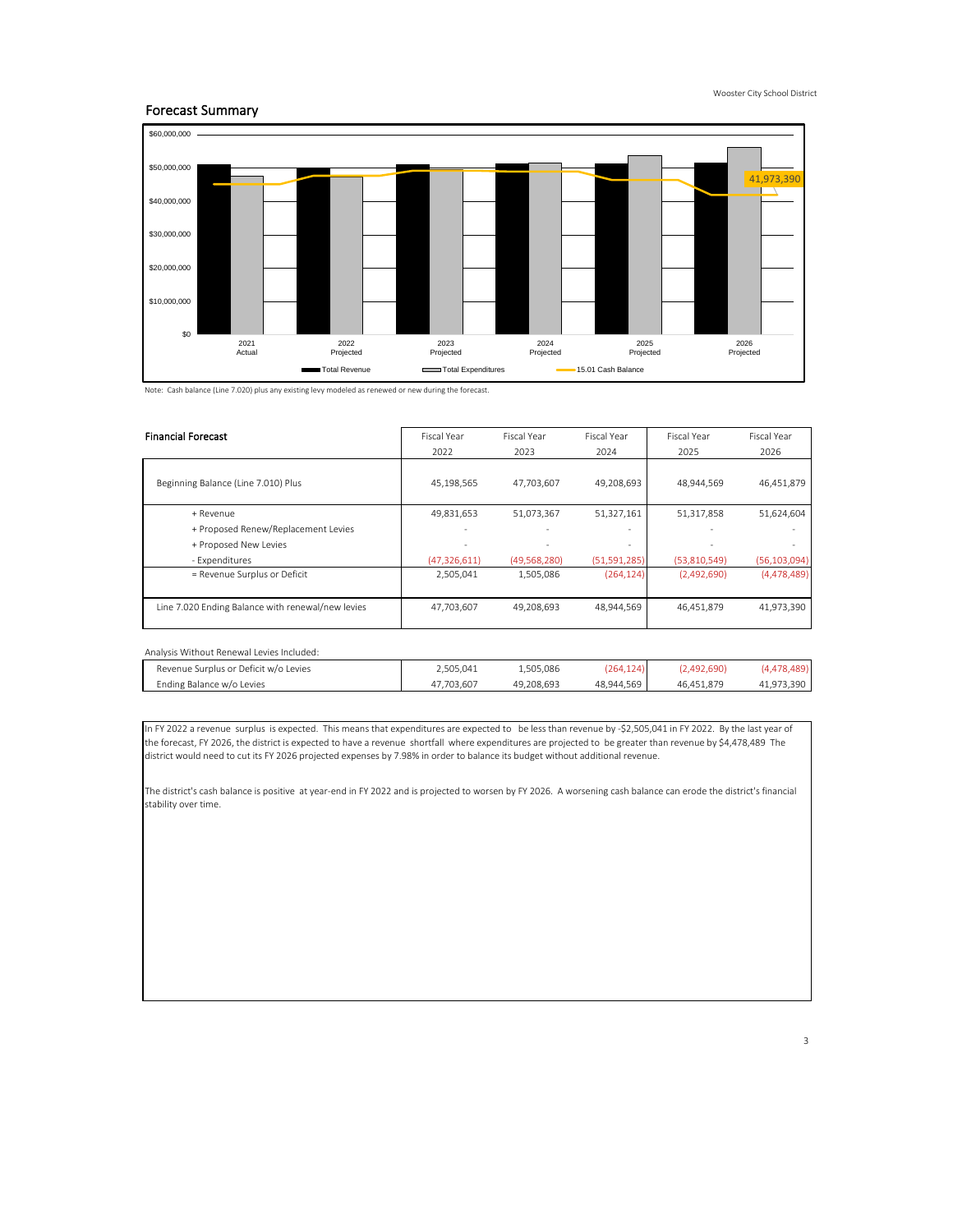## Revenue Overview





## Historical Actual Average Annual Dollar Change Compared to 5-Year Projected

|                             | Historical  | Projected     | Projected              |                                                                         |
|-----------------------------|-------------|---------------|------------------------|-------------------------------------------------------------------------|
|                             | Average     | Average       | Compared to            | Total revenue increased 2.07% or \$1,026,358 annually during the        |
|                             | Annual S    | Annual \$     | Historical             | past five years and is projected to increase 0.23% or \$116,854         |
|                             | Change      | Change        | Variance               | annually through FY2026. Real Estate has the most projected             |
| Real Estate                 | \$92,452    | \$740,725     |                        | \$648.274 average annual variance compared to the historical average at |
| Public Utility              | \$886,561   | \$264,899     | $(5621,662)$ \$648,274 |                                                                         |
| Income Tax                  | \$0         | \$0           | \$0                    |                                                                         |
| <b>State Funding</b>        | (526, 813)  | \$20,422      | \$47,235               |                                                                         |
| Prop Tax Allocation         | (5402, 225) | (5402, 675)   | (5450)                 |                                                                         |
| All Othr Op Rev             | \$105,641   | ( \$260, 756) | ( \$366, 397)          |                                                                         |
| Other Sources               | \$370.743   | (5245,761)    | ( \$616, 504)          |                                                                         |
|                             |             |               |                        |                                                                         |
| Total Average Annual Change | \$1,026,358 | \$116,854     | ( \$909, 504)          |                                                                         |
|                             | 2.07%       | 0.23%         | $-1.84%$               |                                                                         |

Note: Expenditure average annual change is projected

to be > S1,715,354 On an annual average basis, expenditures are projected to grow faster than revenue.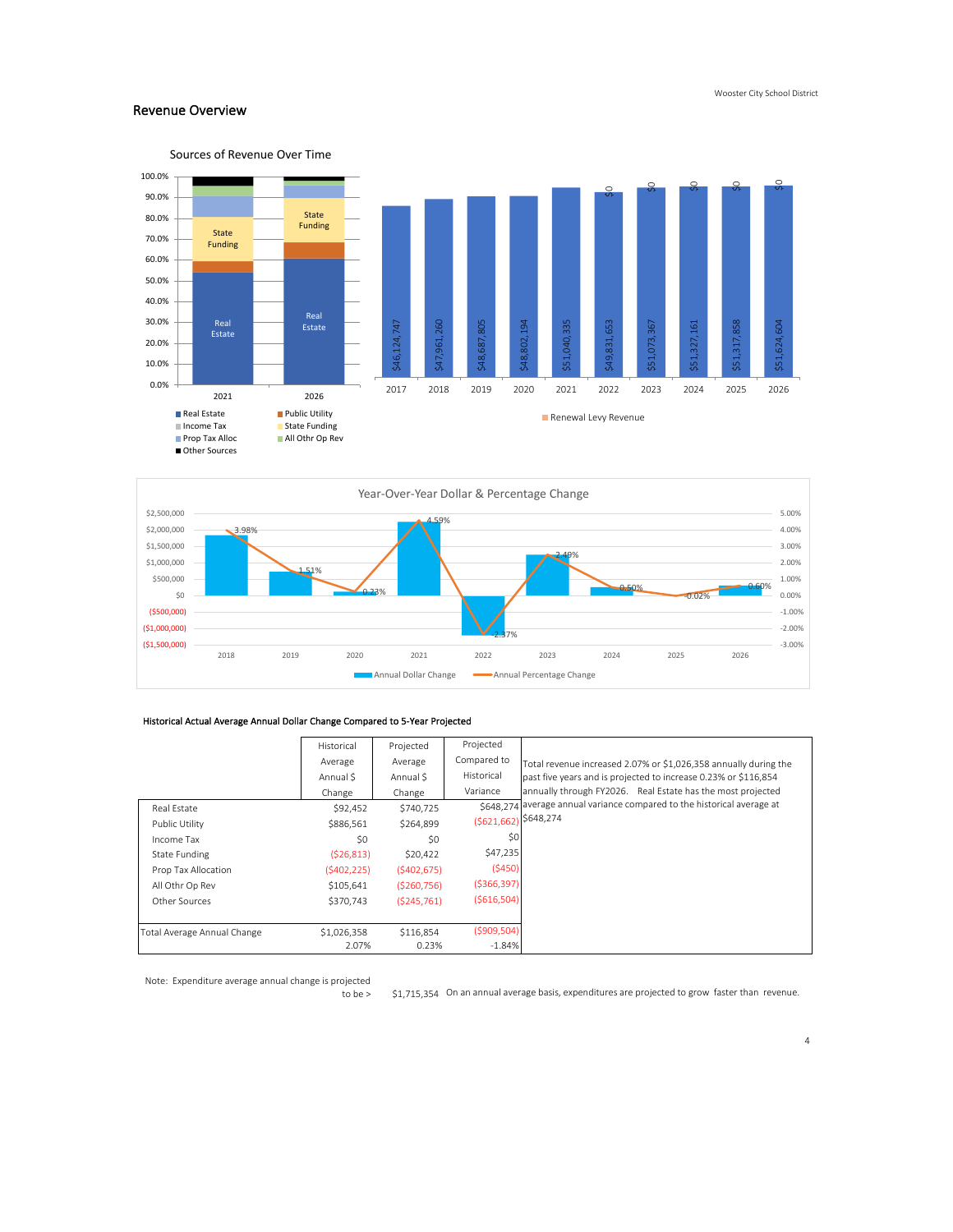## Revenue Notes

## REAL ESTATE REVENUE

Real estate property tax revenue accounts for 54.20% of total revenue. Class I or residential/agricultural taxes make up approximately 58.50% of the real estate property tax revenue. The Class I tax rate is 41.6 mills in tax year 2021. The projections reflect an average gross collection rate of 98.0% annually through tax year 2025. The revenue changed at an average annual historical rate of 0.35% and is projected to change at an average annual rate of 2.40% through FY 2026.

### PUBLIC UTILITY - PERSONAL PROPERTY REVENUE

The public utility personal property tax revenue is generated from the personal property values, additions, and depreciation reported by the utility companies. This category currently makes up 5.21% of total district revenue. The property is taxed at the full voted tax rate which in tax year 2021 is 79.67 mills. The forecast is modeling an average gross collection rate of 100.00%. The revenue changed historically at an average annual dollar amount of \$886,561 and is projected to change at an average annual dollar amount of \$264,899 through FY 2026.

## INCOME TAX REVENUE

The district does not have an income tax levy.

#### UNRESTRICTED STATE AID REVENUE

Beginning in FY 2022 Ohio adopted the Fair School Funding Plan (FSFP). Funding is driven by a base cost methodology that incorporates the four components identified as necessary to the education process. The Base Cost is currently calculated for two years using a statwide average from historical actual data.For Wooster City School District the calculated Base Cost total is \$23,759,161 in FY 2022. The state's share of the calculated Base Cost total is \$8,614,438 or \$2,650 per pupil.

The FSFP change to district educated enrollment will reduce funded enrollment but also potentially reduce tuition cost. In FY 2021, the district had approximately \$3,015,276 in possible tuition cost reductions. These reductions will be reflected in the purchased services expenditure note.

## RESTRICTED STATE AID REVENUE

Restricted aid is the portion of state per pupil funding that must be classifed as restricted use. Historically the district's restricted state aid changed annually on average by -\$12,334 and is projected to change annually on average by \$188,574. Restricted funds represent 0.75% of total revenue. Starting in FY 2022 the district's Success & Wellness funding is considered restricted, the state's share of this funding is recorded as restricted is \$319,847. This funding has implications on general fund expenditures in that certain spending now occuring in a fund external to the general fund could shift to the general fund. The expenditures in this forecast are adjusted to reflect this change.

#### PROPERTY TAX ALLOCATION REVENUE

Property tax allocation primarily consists of reimbursements from the state of Ohio for local taxpayer credits or reductions. The state reduces the local taxpayer's tax bill with a 10% rollback credit, and 2.5% owner-occupied rollback credit, plus a homestead credit for qualifying taxpayers. In FY 2022, approximately 9.8% local residential property taxes will be reimbursed by the state in the form of rollback credits and approximately 3.1% will be reimbursed in the form of qualifying homestead exemption credits.

#### OTHER REVENUE

Other revenue includes tuition received by the district for non-resident students educated by the district. It also includes interest income, payments in lieu of taxes, and miscellaneous revenue. The historical average annual change was \$105,641. The projected average annual change is -\$260,756 through FY 2026. The FSFP includes per pupil funding for any open enrollment in students the district is educating. This revenue, if any, was recorded in 'other revenue' prior to FY 2022. Fiscal year 2022 and beyond will not include any open enrollment in revenue.The district posted revenue code 1227 open enrollment in revenue of \$875,318 in FY 2021.

### OTHER FINANCING SOURCES

Other sources includes revenue that is generally classified as non-operating. Return advances-in are the most common revenue source. In FY 2021 the district receipted \$920,250 as advances-in and is projecting advances of \$717,750 in FY 2022. The district also receives other financing sources such as refund of prior year expenditures in this category. The district is projecting that all other financing sources will be \$0 in FY 2022 and average \$0 annually through FY 2026.

ADDITIONAL REVENUE NOTES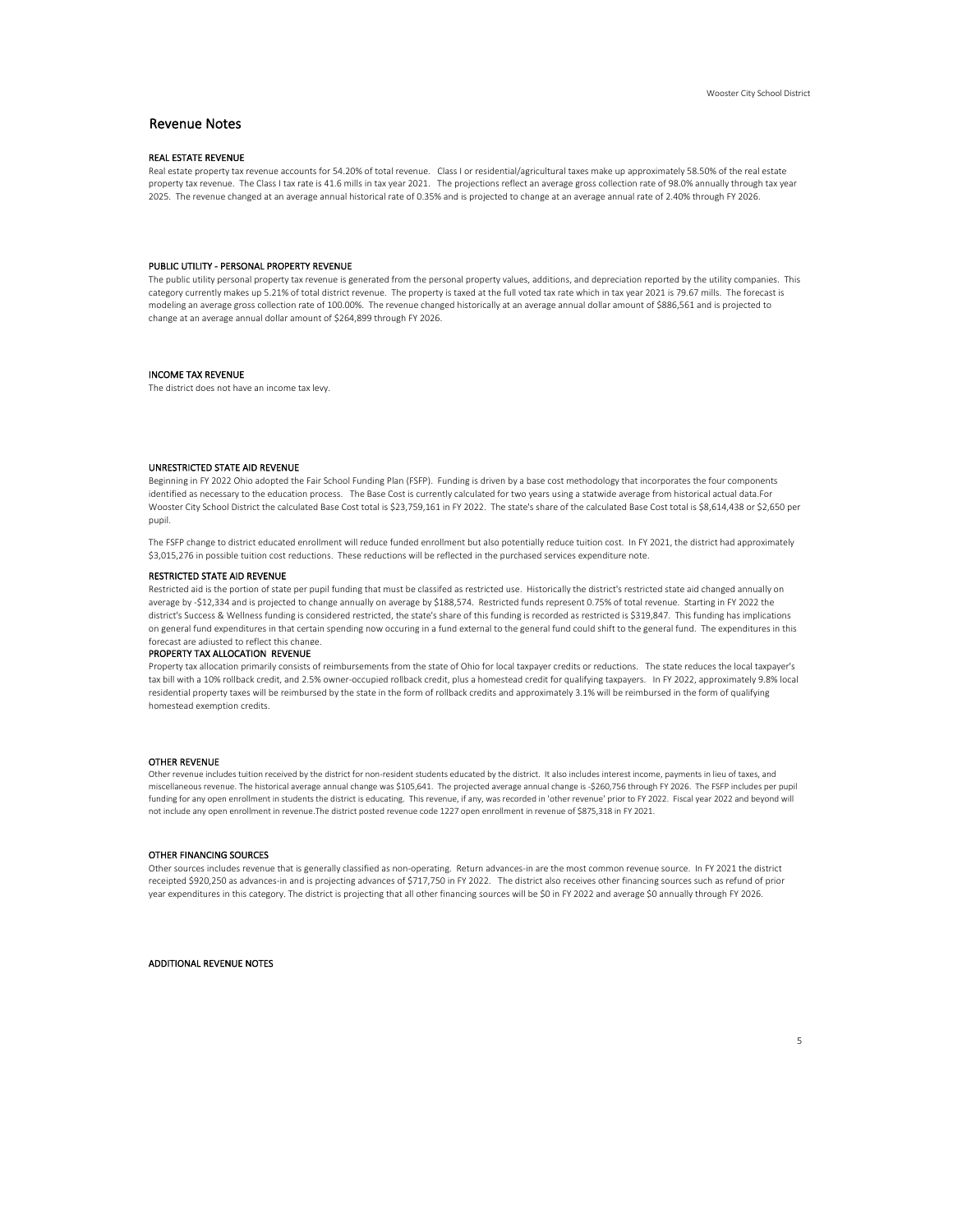## Expenditure Overview





## Historical Actual Average Annual Dollar Change Compared to 5-Year Projected

|                             | Historical  | Projected   | Projected     |                                                                         |
|-----------------------------|-------------|-------------|---------------|-------------------------------------------------------------------------|
|                             | Average     | Average     | Compared to   | Total expenditures increased 1.71% or \$801,278 annually during the     |
|                             | Annual S    | Annual \$   | Historical    | past five years and is projected to increase 3.61% or \$1,715,354       |
|                             | Change      | Change      | Variance      | annually through FY2026. Other Uses has the largest projected           |
| Salaries                    | \$680,128   | \$1,144,813 |               | \$464.685 average annual variance compared to the historical average at |
| Benefits                    | \$341,557   | \$613,092   |               | \$271,535 \$531,586.                                                    |
| <b>Purchased Services</b>   | \$209,711   | (S177, 154) | ( \$386, 865) |                                                                         |
| Supplies & Materials        | (569,536)   | \$97,036    | \$166,572     |                                                                         |
| Capital Outlav              | \$78,569    | (556, 163)  | (5134, 732)   |                                                                         |
| Intergov & Debt             | \$0         | \$0         | \$0           |                                                                         |
| Other Obiects               | \$15.984    | \$17,280    | \$1,296       |                                                                         |
| Other Uses                  | (5455, 136) | \$76,450    | \$531,586     |                                                                         |
| Total Average Annual Change | \$801,278   | \$1,715,354 | \$914,075     |                                                                         |
|                             | 1.71%       | 3.61%       | 1.90%         |                                                                         |

Note: Expenditure average annual change is projected

to be > \$1,715,354 On an annual average basis, revenues are projected to grow slower than expenditures.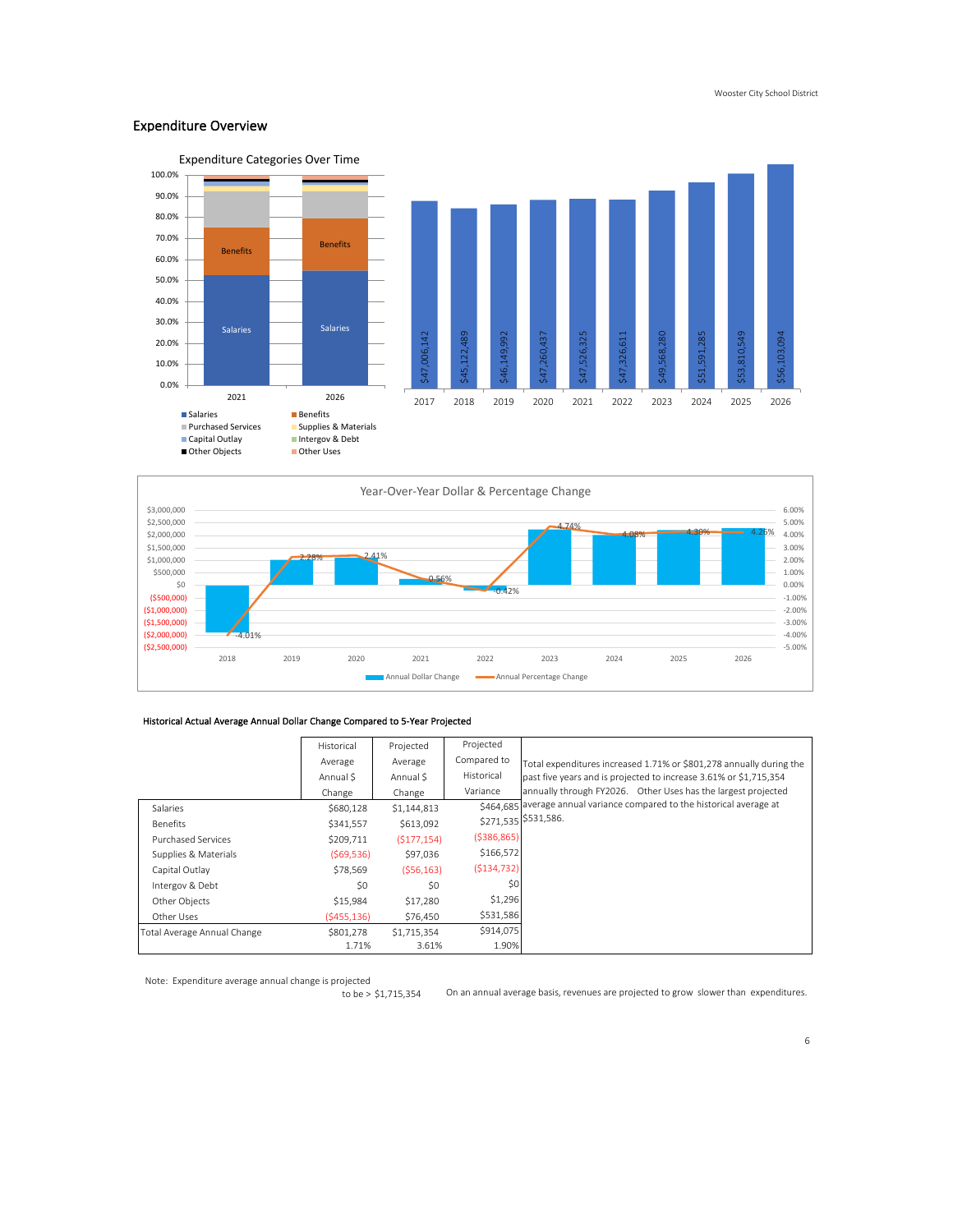## Expenditure Notes

## SALARY EXPENSE

Salaries represent 52.49% of total expenditures and increased at a historical average annual rate of 2.78% or \$680,128. This category of expenditure is projected to grow at an annual average rate of 4.05% or \$1,144,813 through FY 2026. The projected average annual rate of change is 1.27% more than the five year historical annual average.

## BENEFIT EXPENSE

Benefits represent 22.87% of total expenditures and increased at a historical average annual rate of 3.26% This category of expenditure is projected to grow at an annual average rate of 4.88% through FY 2026. The projected average annual rate of change is 1.62% more than the five year historical annual average.

#### PURCHASED SERVICES EXPENSE

Purchased Services represent 17.12% of total expenditures and increased at a historical average annual rate of 2.62%. This category of expenditure is projected to decrease at an annual average rate of -2.63% through FY 2026 The FSFP funds only district educated enrollment thereby reducing tuition cost for open enrollment out, community schools, STEM, and scholarships starting in FY 2022. In FY 2021 these costs totaled \$3,015,276. The graph to the left reflects the difference between past formula enrolled compared to actual district educated.

## SUPPLIES & MATERIALS EXPENSE

Supplies & Materials represent 2.45% of total expenditures and decreased at a historical average annual rate of -5.87%. This category of expenditure is projected to grow at an annual average rate of 6.33% through FY 2026. The projected average annual rate of change is 12.20% more than the five year historical annual average.

## CAPITAL OUTLAY EXPENSE

Capital Outlay represent 2.17% of total expenditures and increased at a historical average annual amount of \$78,569. This category of expenditure is projected to decrease at an annual average rate of -\$56,163 through FY 2026. The projected average annual change is less than the five year historical annual average.

#### INTERGOVERNMENTAL & DEBT EXPENSE

The Intergovernmental/Debt expenditure category details general fund debt issued by the District.

#### OTHER OBJECTS EXPENSE

Other Objects represent 1.36% of total expenditures and increased at a historical average annual rate of 2.59%. This category of expenditure is projected to grow at an annual average rate of 2.50% through FY 2026. The projected average annual rate of change is -0.09% less than the five year historical annual average.

### OTHER USES EXPENSES

Other Uses includes expenditures that are generally classified as non-operating. It is typically in the form of advances-out which are then repaid into the general fund from the other district funds. In FY 2021 the district had advances-out and has advances-out forecasted through FY 2026. The district can also move general funds permanently to other funds, the district has transfers forecasted through FY 2026. The district can also have other uses of funds.

ADDITIONAL EXPENDITURE NOTES